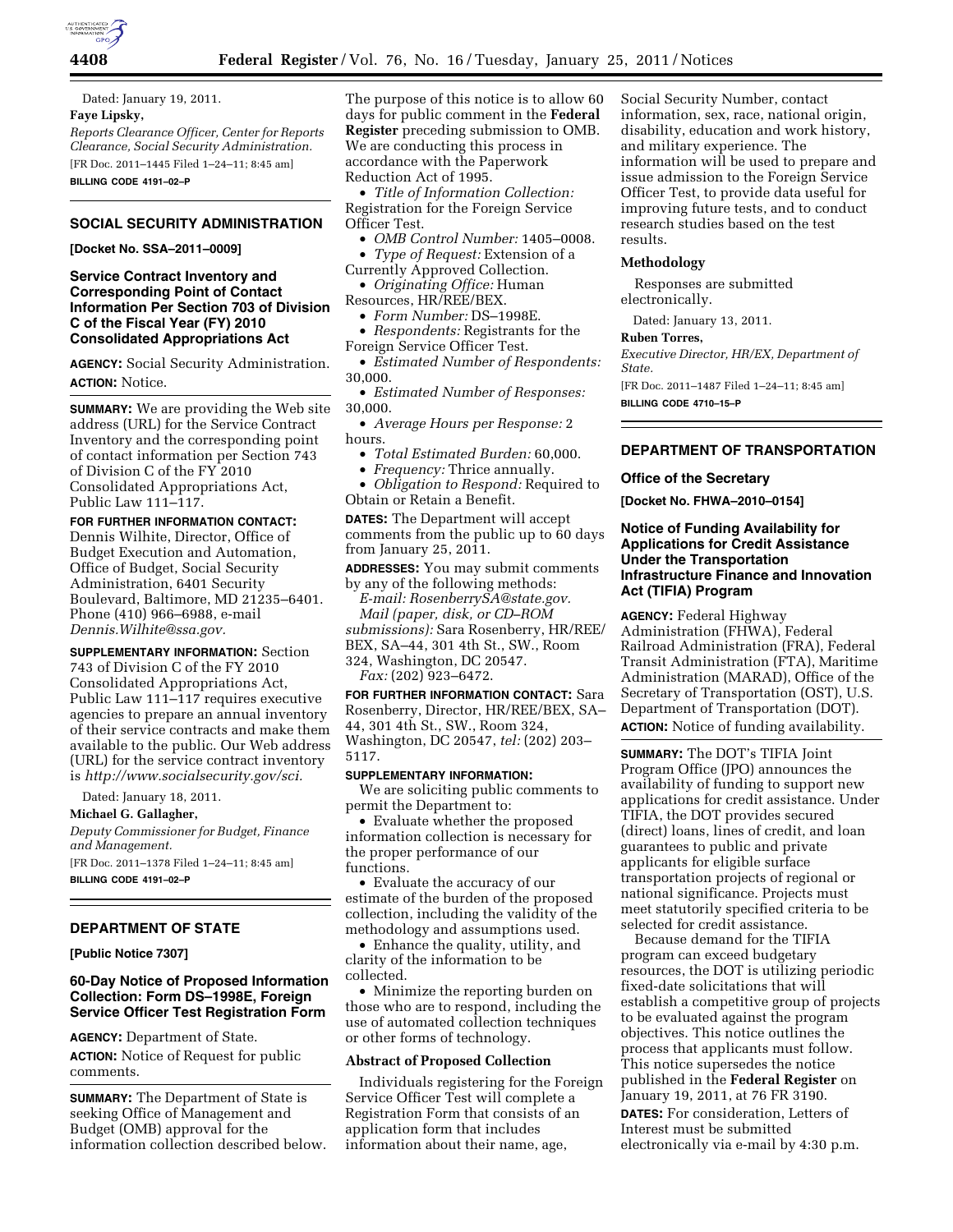EST on March 1, 2011, using the revised form on the TIFIA Web site: *[http://](http://www.fhwa.dot.gov/ipd/tifia/guidance_applications/index.htm) [www.fhwa.dot.gov/ipd/tifia/](http://www.fhwa.dot.gov/ipd/tifia/guidance_applications/index.htm) guidance*\_*[applications/index.htm.](http://www.fhwa.dot.gov/ipd/tifia/guidance_applications/index.htm)*  Applicants that have previously submitted Letters of Interest must resubmit an updated letter as outlined below.

The application due date will be established after consultation between the TIFIA JPO and the applicant. **ADDRESSES:** Submit all Letters of Interest to the attention of Mr. Duane Callender at: *[TIFIACredit@dot.gov.](mailto:TIFIACredit@dot.gov)* Submitters should receive a confirmation e-mail, but are advised to request a return receipt to confirm transmission. Only Letters of Interest received via e-mail, as provided above, shall be deemed properly filed.

**FOR FURTHER INFORMATION CONTACT:** For further information regarding this notice please contact Duane Callender via email at *[TIFIACredit@dot.gov](mailto:TIFIACredit@dot.gov)* or via telephone at 202–366–9644. A TDD is available at 202–366–7687. Substantial information, including the TIFIA Program Guide and application materials, can be obtained from the TIFIA Web site: *[http://](http://www.fhwa.dot.gov/ipd/tifia/)  [www.fhwa.dot.gov/ipd/tifia/.](http://www.fhwa.dot.gov/ipd/tifia/)* 

#### **SUPPLEMENTARY INFORMATION:**

### **Table of Contents**

### I. Background

- II. Eligible Projects
- III. Types of Credit Assistance
- IV. Threshold Requirements
- V. Rating Opinions
- VI. Letters of Interest and Applications
- VII. Fees
- VIII. Selection Criteria
- IX. Program Funding

# **I. Background**

The Transportation Equity Act for the 21st Century (TEA–21), Public Law 105–178, 112 Stat.107, 241, (as amended by sections 1601–02 of Pub. L. 109–59) established the Transportation Infrastructure Finance and Innovation Act of 1998 (TIFIA), authorizing the DOT to provide credit assistance in the form of secured (direct) loans, lines of credit, and loan guarantees to public and private applicants for eligible surface transportation projects. The TIFIA regulations (49 CFR part 80) provide specific guidance on the program requirements.<sup>1</sup> On January 5, 2001, at 65 FR 2827, the Secretary of Transportation (Secretary) delegated to the FHWA the authority to act as the Executive Agent for the TIFIA program

(49 CFR 1.48(b)(6)). The TIFIA JPO, an organizational unit in the FHWA Office of Innovative Program Delivery, has responsibility for coordinating program implementation.

# **II. Eligible Projects**

Highway, passenger rail, transit, bridge, intermodal projects, and intelligent transportation systems may receive credit assistance under TIFIA. Additionally, the Safe, Accountable, Flexible, Efficient Transportation Equity Act: A Legacy for Users (SAFETEA–LU) (Pub. L. 109–59, 119 Stat. 1144) enacted in 2005 expanded eligibility to private rail facilities providing public benefit to highway users and surface transportation infrastructure modifications necessary to facilitate direct intermodal transfer and access into and out of a port terminal. See the revised definition of ''project'' in 23 U.S.C. 601(a)(8) and Chapter 3 of the TIFIA Program Guide for a description of eligible projects (*[http://](http://www.fhwa.dot.gov/ipd/tifia/guidance_applications/index.htm)  [www.fhwa.dot.gov/ipd/tifia/](http://www.fhwa.dot.gov/ipd/tifia/guidance_applications/index.htm) guidance*\_*[applications/index.htm](http://www.fhwa.dot.gov/ipd/tifia/guidance_applications/index.htm)*).

# **III. Types of Credit Assistance**

The DOT may provide credit assistance in the form of secured (direct) loans, lines of credit, and loan guarantees. These types of credit assistance are defined in 23 U.S.C. 601 and 49 CFR 80.3. Subject to certain conditions, the TIFIA credit facility can hold a subordinate lien on pledged revenues. The maximum amount of TIFIA credit assistance to a project is 33 percent of eligible project costs.

## **IV. Threshold Requirements**

Projects seeking TIFIA assistance must meet certain statutory threshold requirements. Generally, the minimum size for TIFIA projects is \$50 million of eligible project costs; however, the minimum size for TIFIA projects principally involving the installation of an intelligent transportation system is \$15 million. Each project seeking TIFIA assistance must apply to the DOT, and must satisfy the applicable State and local transportation planning requirements. Each application must identify a dedicated revenue source to repay the TIFIA loan, and each private applicant must receive public approval for its project as demonstrated by satisfaction of the applicable planning and programming requirements. These eligibility requirements are detailed in 23 U.S.C. 602(a) and Chapter 3 of the TIFIA Program Guide (*[http://](http://www.fhwa.dot.gov/ipd/tifia/guidance_applications/index.htm)  [www.fhwa.dot.gov/ipd/tifia/](http://www.fhwa.dot.gov/ipd/tifia/guidance_applications/index.htm) guidance*\_*[applications/index.htm](http://www.fhwa.dot.gov/ipd/tifia/guidance_applications/index.htm)*).

### **V. Rating Opinions**

The senior debt obligations for each project receiving TIFIA credit assistance must obtain an investment grade rating from at least one nationally recognized credit rating agency, as defined in 23 U.S.C. 601(a)(10) and 49 CFR 80.3. If the TIFIA credit instrument is proposed as the senior debt, then it must receive the investment grade rating.

To demonstrate this potential, each application must include a preliminary rating opinion letter from a credit rating agency that addresses the creditworthiness of the senior debt obligations funding the project (i.e., debt obligations which have a lien senior to that of the TIFIA credit instrument on the pledged security) and the default risk of the TIFIA credit instrument. The preliminary rating opinion letter must be based on the financing structure proposed by the applicant and must also conclude that there is a reasonable probability for the senior debt obligations to receive an investment grade rating. A project that does not demonstrate the potential for its senior obligations to receive an investment grade rating will not be considered for TIFIA credit assistance.

Letters of Interest submitted pursuant to this notice do not need to include the preliminary rating opinion letter. Only those invited to submit applications will be required to obtain the preliminary rating opinion letter.

Each project selected for TIFIA credit assistance must obtain an investment grade rating on its senior debt obligations (which may be the TIFIA credit facility) and a revised opinion on the default risk of the TIFIA credit instrument before the FHWA will execute a credit agreement and disburse funds. More detailed information about these TIFIA credit opinions and ratings may be found in the Program Guide on the TIFIA Web site at *[http://](http://www.fhwa.dot.gov/ipd/tifia/guidance_applications/index.htm)  [www.fhwa.dot.gov/ipd/tifia/](http://www.fhwa.dot.gov/ipd/tifia/guidance_applications/index.htm) guidance*\_*[applications/index.htm.](http://www.fhwa.dot.gov/ipd/tifia/guidance_applications/index.htm)* 

#### **VI. Letters of Interest and Applications**

Because the demand for credit assistance can exceed budgetary resources, the DOT is utilizing periodic fixed-date solicitations that will establish a competitive group of projects to be evaluated against the TIFIA program objectives.

Applicants seeking TIFIA credit assistance must submit a Letter of Interest describing the project fundamentals and addressing the TIFIA selection criteria. For consideration in this funding cycle, Letters of Interest must be submitted by 4:30 p.m. EST via e-mail at: *[TIFIACredit@dot.gov](mailto:TIFIACredit@dot.gov)* on

<sup>1</sup>The TIFIA regulations have not been updated to reflect changes enacted in Public Law 109–59, SAFETEA–LU. Where the statute and the regulation conflict, the statute takes precedence. See the TIFIA Program Guide for updated program information.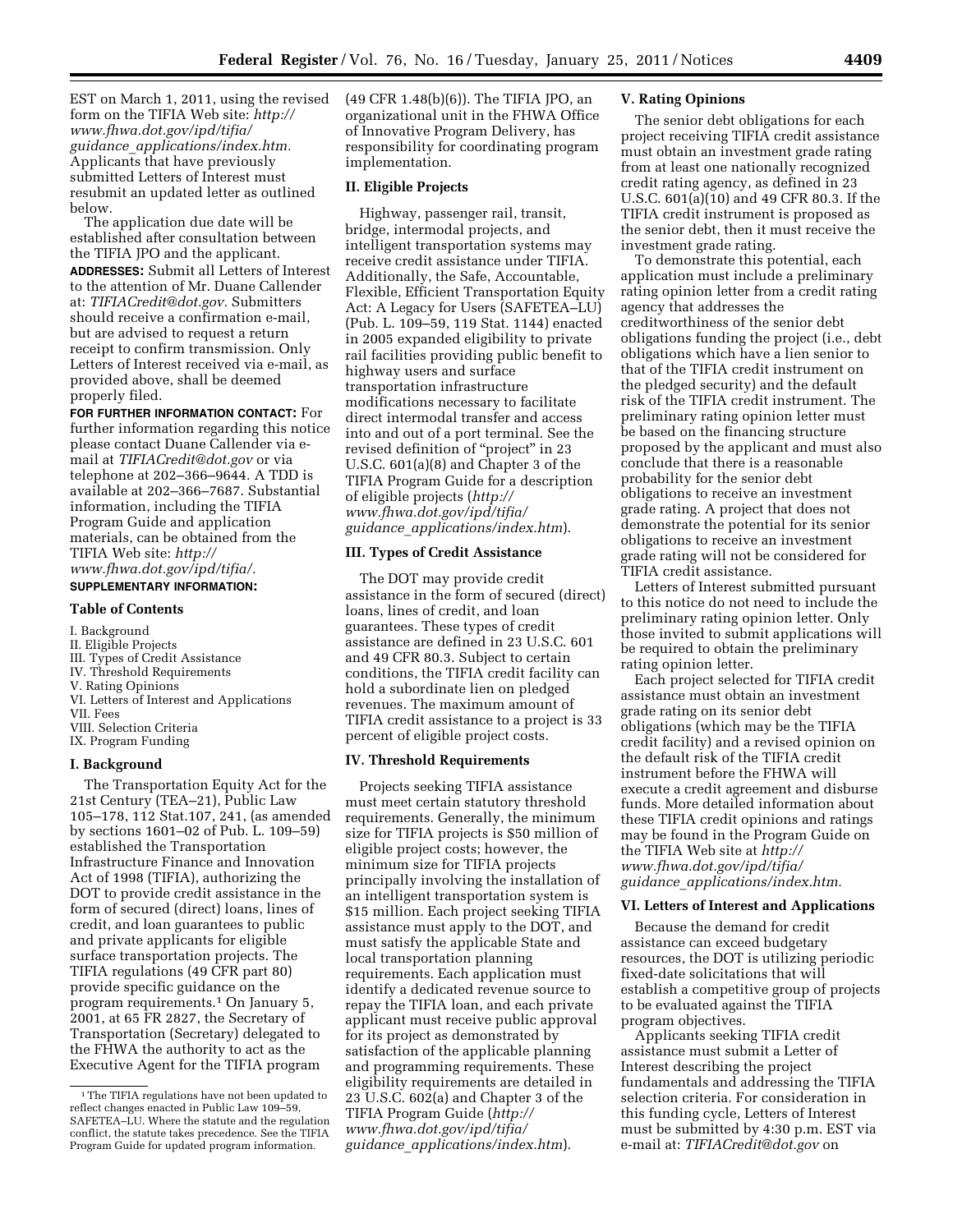March 1, 2011, using the revised form on the TIFIA Web site: *[http://](http://www.fhwa.dot.gov/ipd/tifia/guidance_applications/index.htm) [www.fhwa.dot.gov/ipd/tifia/guidance](http://www.fhwa.dot.gov/ipd/tifia/guidance_applications/index.htm)*\_ *[applications/index.htm.](http://www.fhwa.dot.gov/ipd/tifia/guidance_applications/index.htm)* Applicants that have previously submitted Letters of Interest must resubmit an updated letter using the revised form. For the purpose of completing its evaluation, the TIFIA JPO staff may contact an applicant regarding specific information in the Letter of Interest.

A public agency that seeks access to TIFIA on behalf of multiple competitors for a project concession must submit the project's Letter of Interest. Although the public agency would not become the TIFIA borrower, nor even have yet identified the TIFIA applicant, it must provide information sufficient for the DOT to evaluate the project against the TIFIA program objectives. The DOT will not consider Letters of Interest from entities that have not obtained rights to develop the project.

After concluding its review of the Letters of Interest, the DOT will invite complete applications (including the preliminary rating opinion letter and detailed plan of finance) for the highestrated projects according to the selection criteria detailed in Section VIII below. The application due date will be established after consultation between the TIFIA JPO and the applicant.

An invitation to apply for credit assistance does not guarantee the DOT's approval, which will remain subject to evaluation based on TIFIA's statutory credit requirements and established standards in addition to the successful negotiation of all terms and conditions.

#### **VII. Fees**

There is no fee to submit a Letter of Interest. Unless otherwise indicated in a subsequent notice published in the **Federal Register**, each invited applicant must submit, concurrent with its application, a non-refundable fee of \$50,000, an amount based on historical costs incurred by the TIFIA JPO for financial advisory services to help evaluate TIFIA applications. The FHWA no longer accepts paper checks. Payments should be made via Automated Clearing House, at *[https://](https://www.pay.gov/paygov/forms/formInstance.html?agencyFormId=18446839) [www.pay.gov/paygov/forms/form](https://www.pay.gov/paygov/forms/formInstance.html?agencyFormId=18446839) [Instance.html?agencyFormId=18446839.](https://www.pay.gov/paygov/forms/formInstance.html?agencyFormId=18446839)*  For successful applicants, this fee will be credited toward final payment of a credit processing fee (also referred to as a transaction fee), to be assessed at financial close, to reimburse the TIFIA JPO for actual financial and legal costs.

For projects that enter credit negotiations, the DOT will require the borrower to pay at closing or within a specified period following closing, upon invoicing by the TIFIA JPO, an amount

equal to the actual costs incurred by the TIFIA JPO in procuring the assistance of outside financial advisors and legal counsel through execution of the credit agreement(s) and satisfaction of all funding requirements of those agreements. In the event a final credit agreement is not executed, the borrower is still required to reimburse the DOT for the costs incurred. Typically, the amount of this credit processing fee has ranged from \$200,000 to \$300,000, although it has been greater for projects that require complex financial structures and extended negotiations.

The TIFIA JPO charges each borrower an annual fee for loan servicing activities associated with each TIFIA credit instrument. The current fee, adjusted annually per the Consumer Price Index, is \$11,500 per year.

Finally, the TIFIA credit agreements will allow the TIFIA JPO to charge, as incurred, a monitoring fee equal to its costs of outside advisory services required to assist the TIFIA JPO in modifying or enforcing the agreement.

Applicants may not include any of the fees described above—or any expenses associated with the application process (such as charges associated with obtaining the required preliminary rating opinion letter)—among eligible project costs for the purpose of calculating the maximum 33 percent credit amount.

#### **VIII. Selection Criteria**

The eight TIFIA selection criteria are described in statute at 23 U.S.C. 602(b) and assigned relative weights via regulation at 49 CFR 80.15. The criteria are restated below with (where appropriate) language indicating how the DOT will interpret them. The DOT will give priority to projects that have a significant impact on desirable longterm outcomes for the Nation, a metropolitan area, or a region.

Listed in order of relative weight, the TIFIA selection criteria are as follows:

(i) The extent to which the project is nationally or regionally significant, in terms of generating economic benefits, supporting international commerce, or otherwise enhancing the national transportation system. This includes consideration of livability: Providing transportation options that are linked with housing and commercial development to improve the economic opportunities and quality of life for people in communities across the U.S.; economic competitiveness: Contributing to the economic competitiveness of the U.S. by improving the long-term efficiency and reliability in the movement of people and goods; and safety: Improving the safety of U.S.

transportation facilities and systems and the communities and populations they impact. Relative weight: 20 percent.

(ii) The extent to which TIFIA assistance would foster innovative public-private partnerships and attract private debt or equity investment. Relative weight: 20 percent.

(iii) The extent to which the project helps maintain or protect the environment. This includes sustainability: Improving energy efficiency, reducing dependence on oil, reducing greenhouse gas emissions, and reducing other transportation-related impacts on ecosystems, including the use of tolling or pricing structures to reduce or manage high levels of congestion on highway facilities and encourage the use of alternative transportation options; and the state of good repair: Improving the condition of existing transportation facilities and systems, with particular emphasis on projects that minimize lifecycle costs and use environmentally sustainable practices and materials. Relative weight: 20 percent.

(iv) The creditworthiness of the project, including a determination by the Secretary of Transportation that any financing for the project has appropriate security features to ensure repayment. Relative weight: 12.5 percent.

(v) The likelihood that TIFIA assistance would enable the project to proceed at an earlier date than the project would otherwise be able to proceed. Relative weight: 12.5 percent.

(vi) The extent to which the project uses new technologies, including intelligent transportation systems, to enhance the efficiency of the project. Relative weight: 5 percent.

(vii) The amount of budget authority required to fund the Federal credit instrument made available under TIFIA. Relative weight: 5 percent.

(viii) The extent to which TIFIA assistance would reduce the contribution of Federal grant assistance to the project. Relative weight: 5 percent.

Note that, when evaluating the Letters of Interest, the information needed to address criterion (iv), creditworthiness, and criterion (vii), budget authority, is unlikely to be available in sufficient detail. Therefore, the DOT will not employ these two criteria when reviewing the Letters of Interest. However, DOT will consider these criteria when reviewing project applications.

## **IX. Program Funding**

The SAFETEA–LU authorized \$122 million annually from the Highway Trust Fund for fiscal years 2005–2009 in